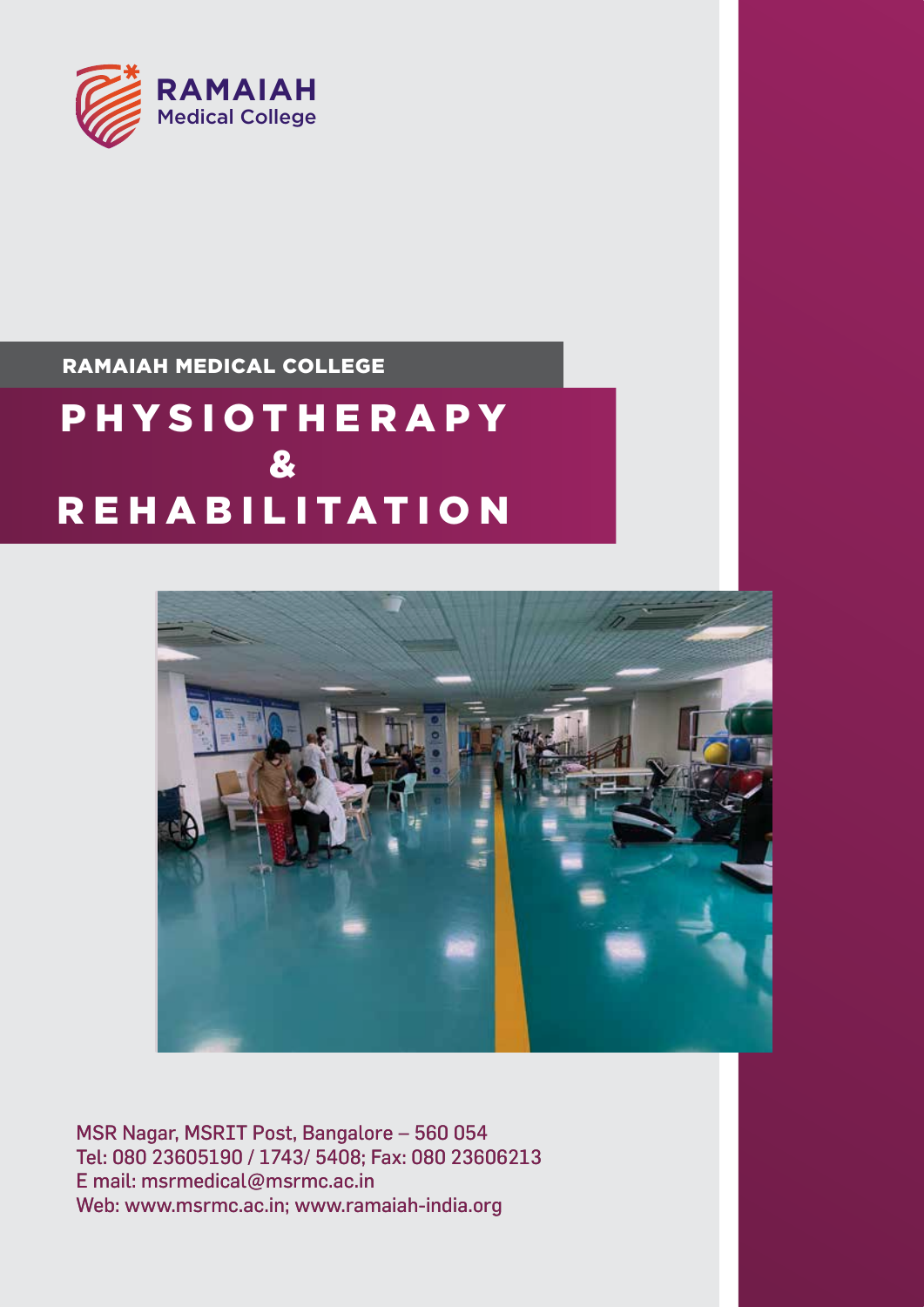# CONTENTS

| 1) |                                                                                   | 1  |
|----|-----------------------------------------------------------------------------------|----|
| 2) |                                                                                   | 2  |
|    |                                                                                   | 3  |
| 3) |                                                                                   |    |
| 4) | Cardio-Respiratory Physiotherapy & Rehabilitation _______________________________ |    |
| 5) |                                                                                   | 7  |
| 6) |                                                                                   |    |
| 7) |                                                                                   |    |
| 8) |                                                                                   | 10 |
| 9) |                                                                                   |    |
|    |                                                                                   | 12 |
|    | 10) Professional Scope of services of Department of Physiotherapy _ 13            |    |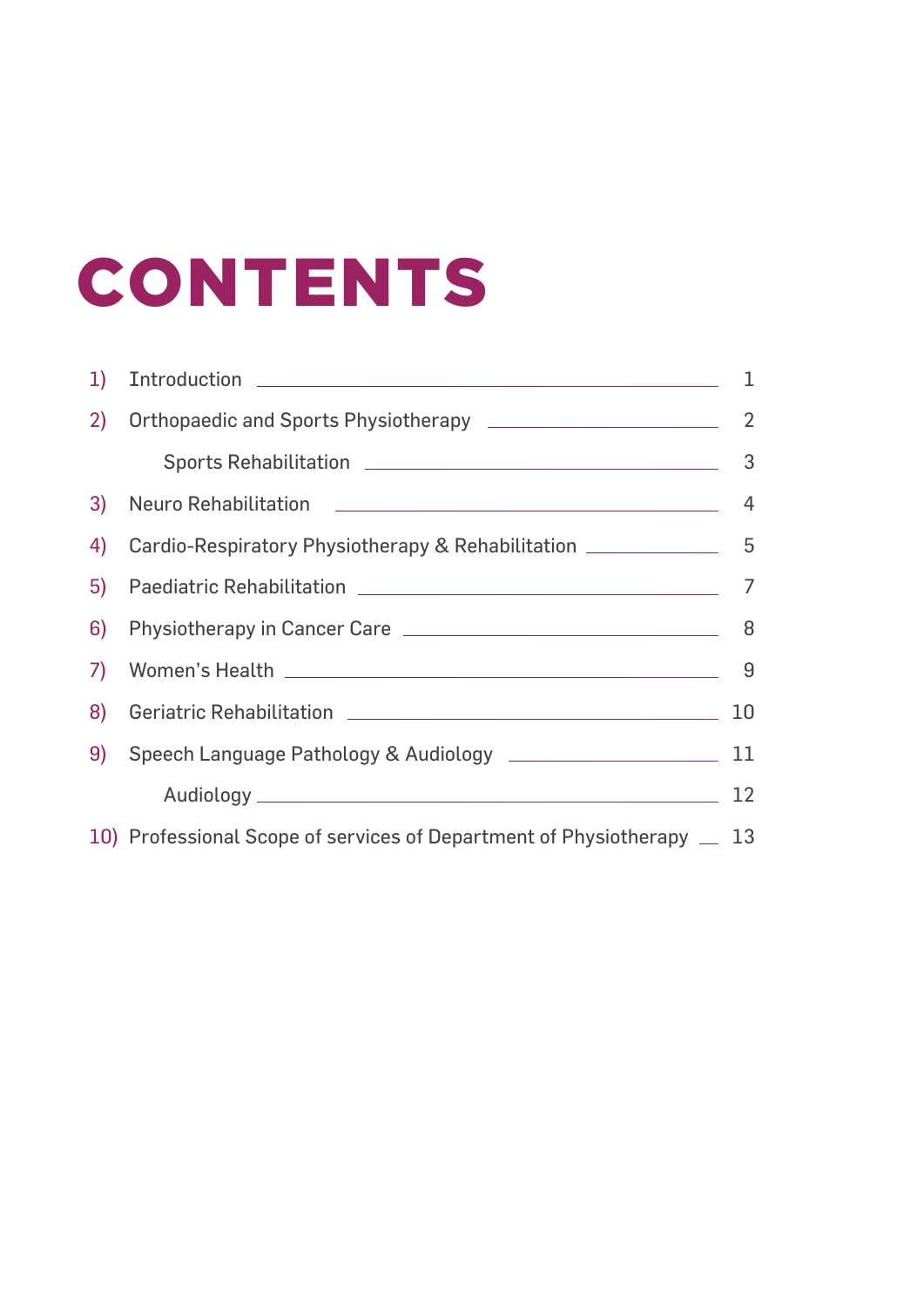## Introduction

The Department of Physiotherapy offers diverse forms of clinical services. Through the medical expertise and clinical understandings, they assess, diagnose and treat illnesses and conditions. They use electrotherapy, medical acupuncture and dry needling, manipulation, mobilization, massage, and prescriptive exercise to help their patients.

The Department of Physiotherapy has established two centers for providing clinical services. One at the Ramaiah Medical College Hospital and the other unit at the Ramaiah Memorial Hospital which is christened as the Center for Rehabilitation. The Clinical department is well equipped for quality patient care. The institute upgrades facilities on a regular basis. For enhanced patient care and quality service new age equipment are procured and are available at the M.S. Ramaiah Hospitals Department of Physiotherapy.

The Department of Physiotherapy offers various specialty services in M.S. Ramaiah Hospitals for In- Patient and Out- Patient sections. The In-Patient services are given on referral basis to patients admitted under Broad and Super specialties in wards as well as in the intensive care units. The out-patient services are provided to patients referred inhouse from various OPD's. Apart from the Hospitals the Department also offers Out-patient services at KSCA, Center for Rehabilitation.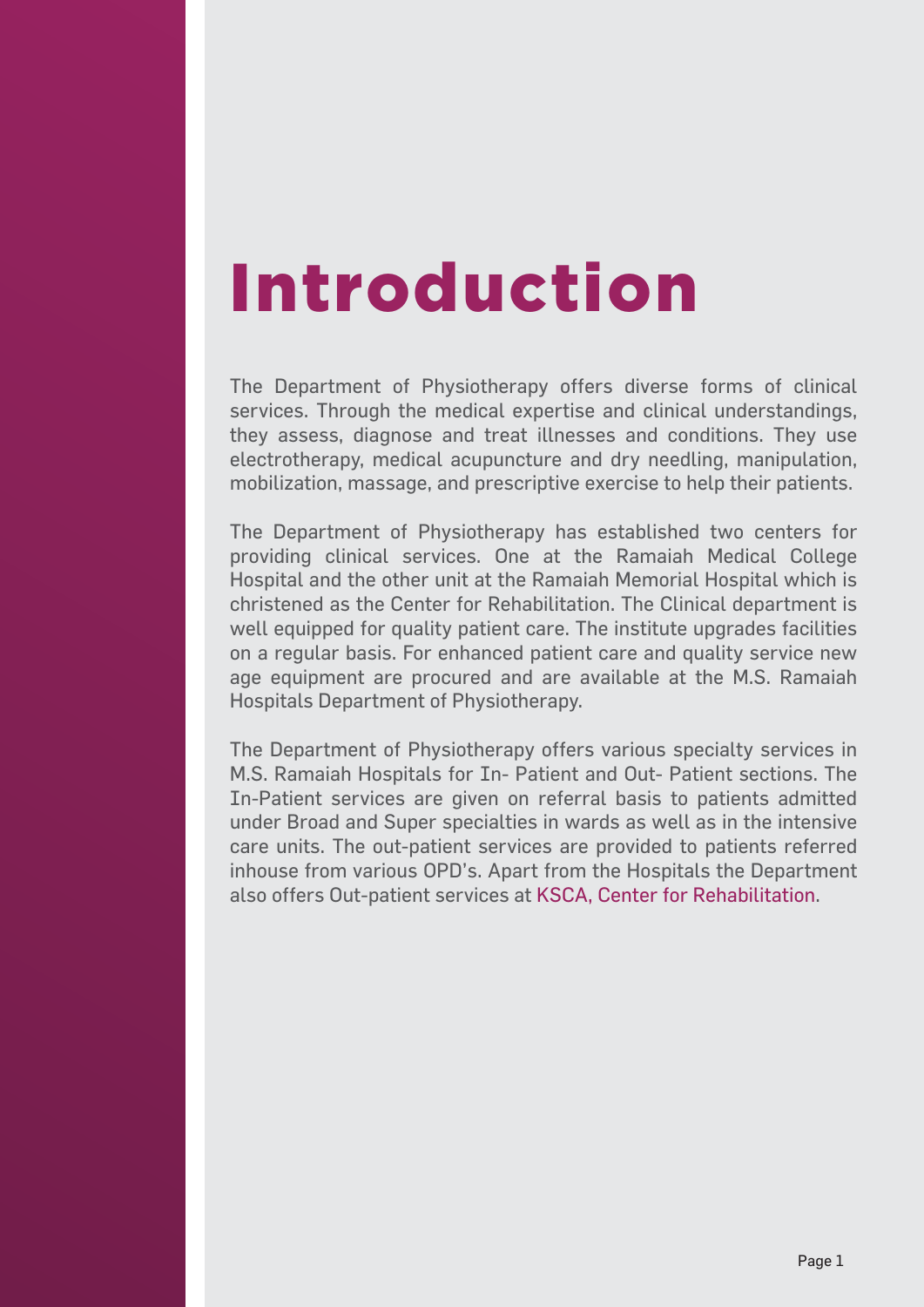## Orthopaedic and Sports Physiotherapy

## **Overview**

Orthopedic Physiotherapy & Rehabilitation focuses on comprehensively managing problems of posture, joints, muscles and soft tissues. The goal of rehabilitation is to regain strength, flexibility, balance, endurance so as to enable an individual to return to routine, recreation and sports.

The Rehabilitation services at Ramaiah Memorial Hospital focuses on detailed assessment of a patient's problem followed by strategising and individualising a treatment program. The state of the art facility is equipped with wide range of exercise therapy and electrotherapy equipments like Class-IV LASER, Isokinetic dynamometer, underwater treadmill, EMG-Biofeedback, Pneumatic exerciser which will help in faster recovery

#### What do we treat:

- Back pain
- Neck pain
- **•** Frozen shoulder
- Arthritis
- Post fracture rehabilitation
- Ligament and soft tissue injuries,
- Post joint replacement Rehabilitation
- Poor Postures
- Repetitive strain Injuries
- Tennis elbow
- Plantar Fasciitis



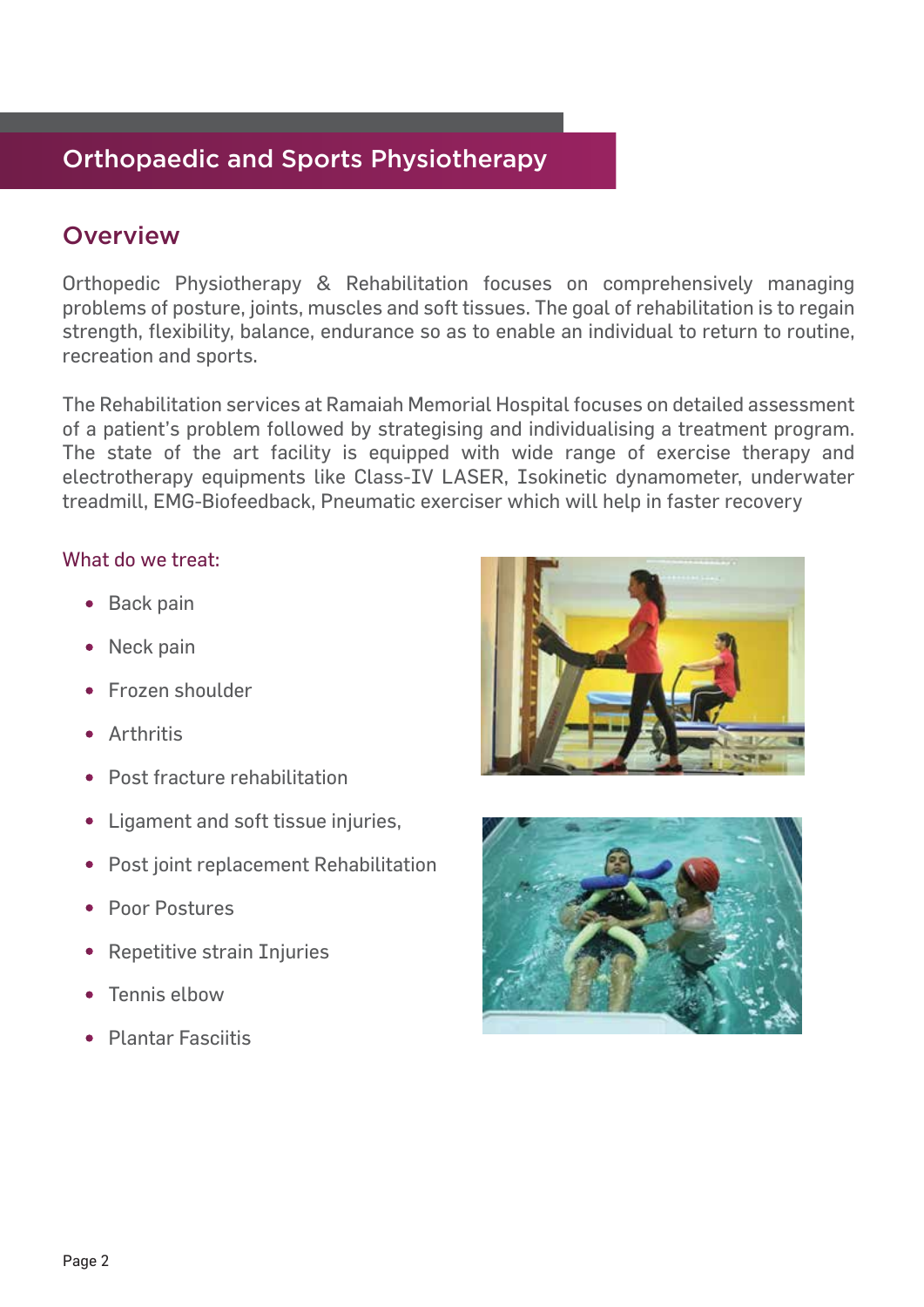## Sports Rehabilitation

We facilitate participation in competitive or recreational sports among all age groups by providing safe therapeutic programmes.

At Centre for Rehabilitation, we offer simple solutions where coaches and players can objectively monitor their physical fitness through performance profiling. Our state of the art facility and equipment give an advantage for objective assessments and management of our clients.



Sports Assessment and Rehabilitation services that we offer:

### ASSESSMENTS

- Injury Risk Assessment and profiling
- Isokinetic assessments
- Aerobic/ Anaerobic capacity / VO2 max testing
- Gait Assessments
- **EMG Biofeedback analysis**
- RMR+ Fuel substrate Analysis

### REHABILITATION

- Advanced injury management and Sports Rehabilitation Programmes
- Injury prevention programmes
- Sports specific functional training
- Customised Cardio Respiratory Endurance Training
- Temperature regulated underwater treadmill and aquatic training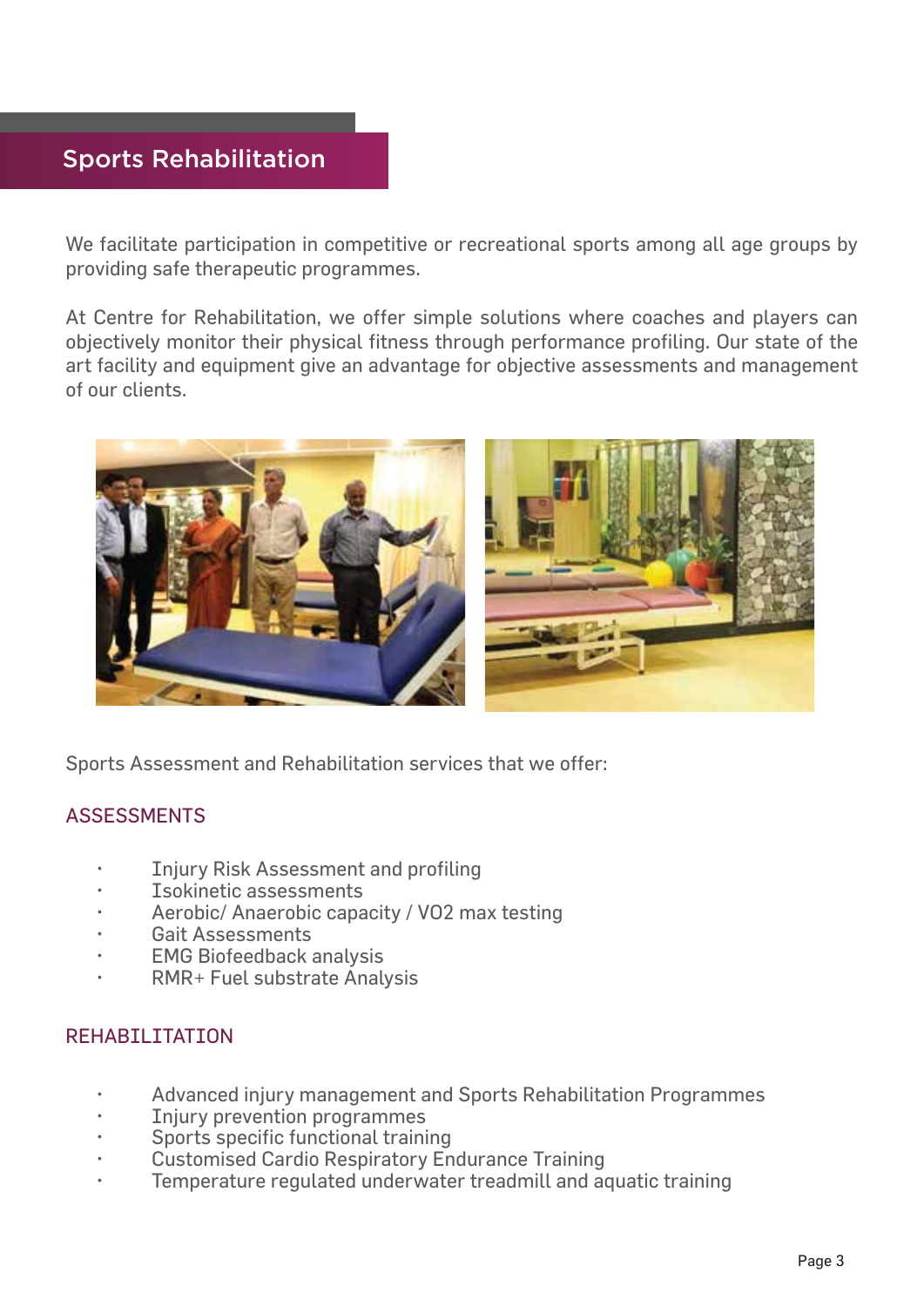## Neuro Rehabilitation

#### **Overview**

Our Neuro Rehabilitation centre is a facility with the state of art infrastructure. The Neuro Rehab services are function oriented and will accelerate improvement with the patients' activities of daily living and participation in the society.

#### Our motto is:

- To Improve the quality of life and Functional Independence in individuals with  $\bullet$ neurological dysfunctions
- $\bullet$ To reintegrate the individuals into the community/society

To empower their abilities to return to work

### ADVANCED TREATMENT FACILITIES:

- Hydrotherapy with underwater treadmill  $\bullet$ facility
- Biofeedback
- Gait Rite Gait Analysis
- Virtual rehabilitation
- Pneumatic therapeutic Gym
- **•** Isokinetic Dynamometer
- **•** Unweighing Track System
- Advanced electro therapy equipment

### WHAT DO WE TREAT:

- $\bullet$ **Stroke**
- Spinal Cord Injury
- Traumatic Brain Injury
- **•** Guillain Barre Syndrome
- **•** Brachial Plexus Injuries
- Parkinson's Disease
- Movement Disorders
- Balance Disorders
- Multiple Sclerosis



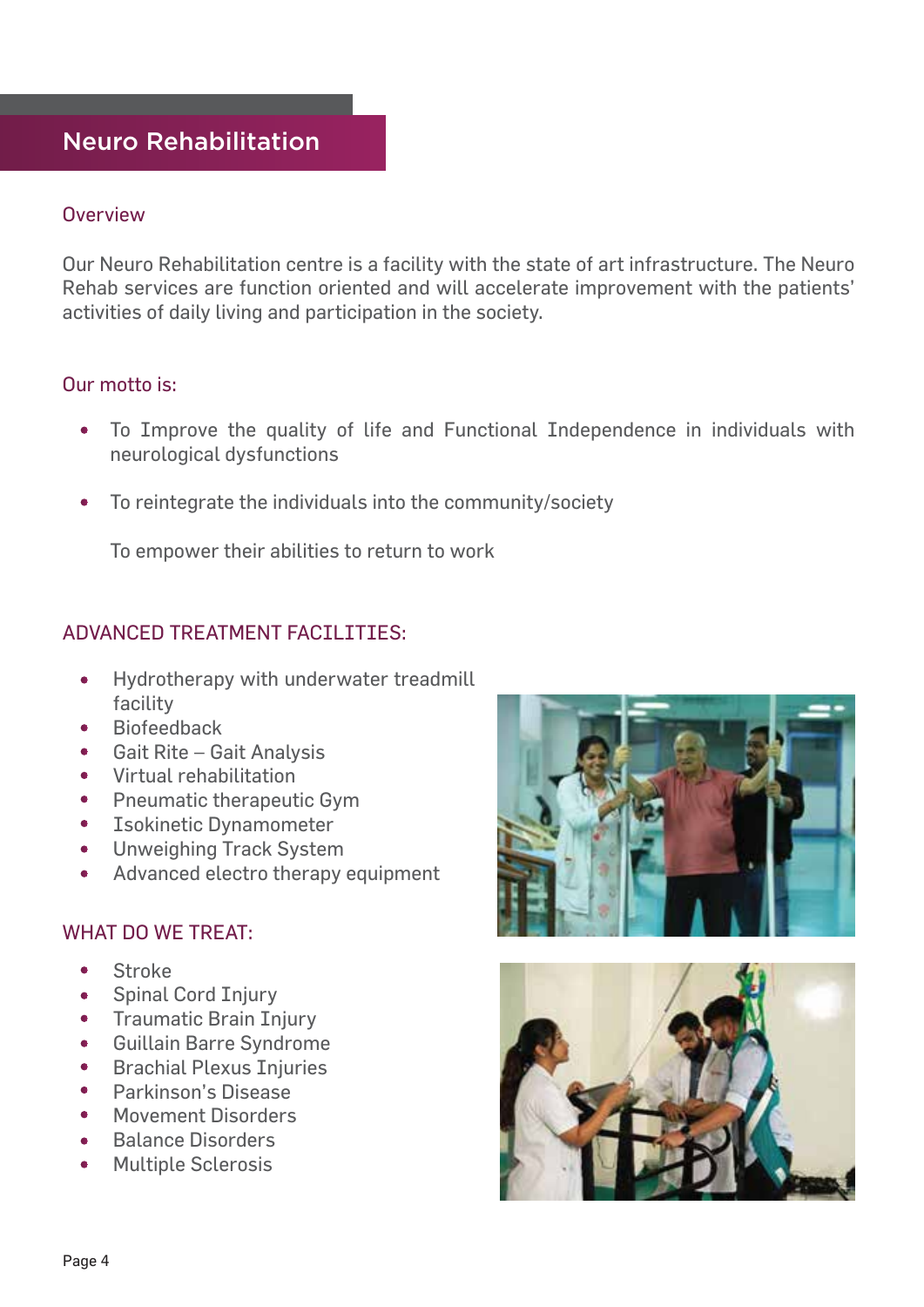## Cardio-Respiratory Physiotherapy & Rehabilitation

#### **Overview**

At our centre, Cardiac rehabilitation/Secondary prevention/Pulmonary rehabilitation programs are multifaceted, comprehensive and designed to optimize a patients physical, psychological and social functioning. We have a multidisciplinary and integrated approach. The components of this program include heath education, risk factor and lifestyle modification, counselling, physical activity, nutritional advice, exercise training, foster healthy behaviour thus reduce disability, improve exercise capacity, enhance psychosocial and vocational state of patients, promote active lifestyle and return to work.



#### Who will benefit:

- Individuals at risk of heart diseases like Hypertension and Diabetes  $\bullet$
- Conservative management in heart failure and heart disease
- Obstructive/restrictive lung diseases  $\bullet$
- Post procedures Angioplasty  $\bullet$
- $\bullet$ Post Surgeries- CABG, heart/lung transplant, pacemakers, valve replacement, lung surgeries
- Post covid-19
- Metabolic diseases
- Cancer conditions
- **Obesity**  $\bullet$
- Sports fitness groups
- All of whom are looking to improving their exercise capacity, strength and endurance for a healthier lifestyle.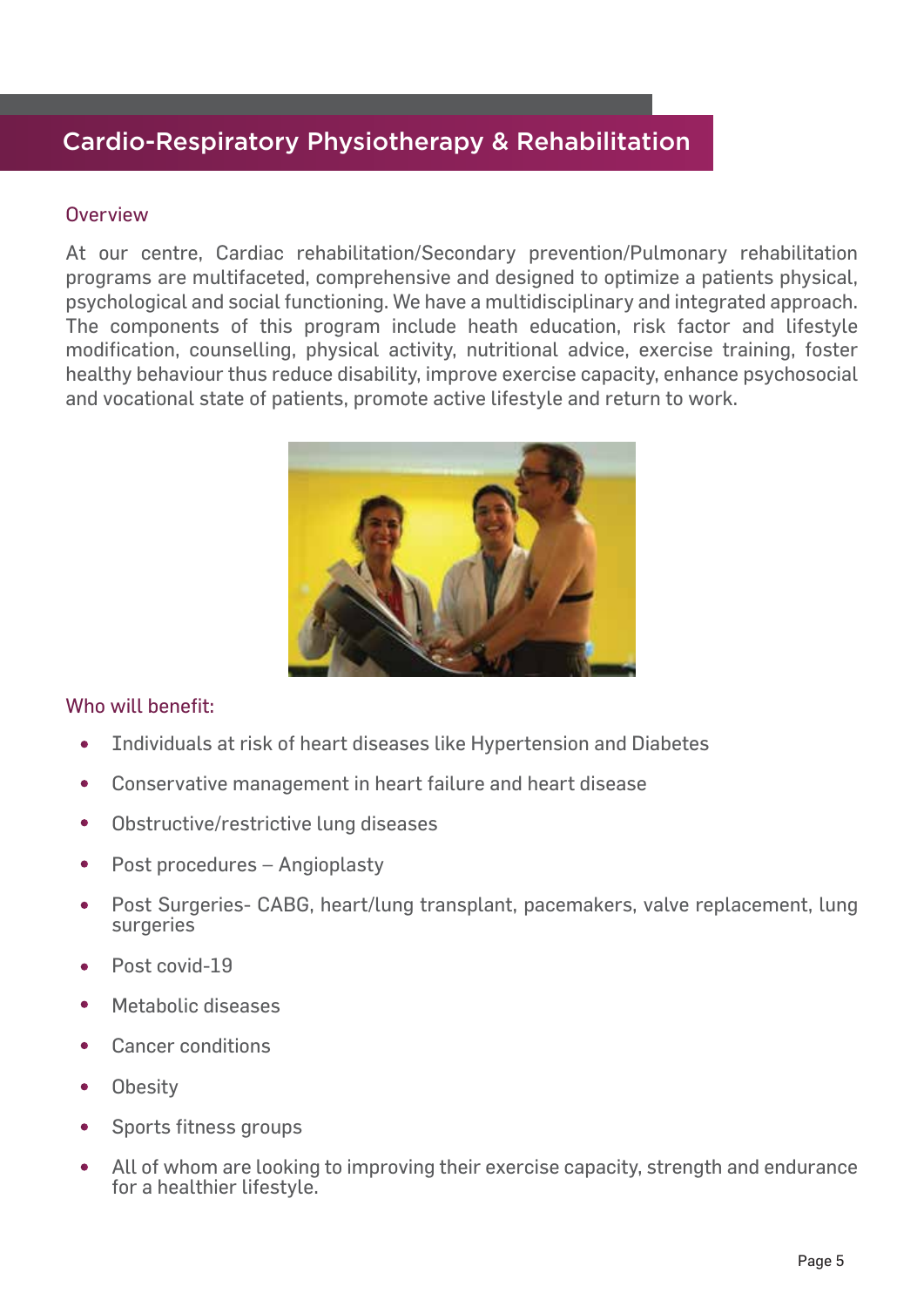#### Rehabilitation Goals and Benefits:

- Aims to restore patient's independent life
- Improve exercise capacity and strength
- Decrease level of perceived exertion
- Reduced dependency on external oxygen support
- Decrease medication dependency
- Prevention of future complications
- Increase participation in physical and social activities
- Improvement in quality of life and overall health and well being

State of the art infrastructure facilities like Cardiopulmonary exercise testing (CPET), resistance and AI enabled aerobic exercise training equipment, cardiopulmonary monitoring systems. A typical program for these patients would contain supervised exercise sessions from week 1 for inpatients to week 12 post cardiac/pulmonary event as outpatients extending to a maintenance training phase.

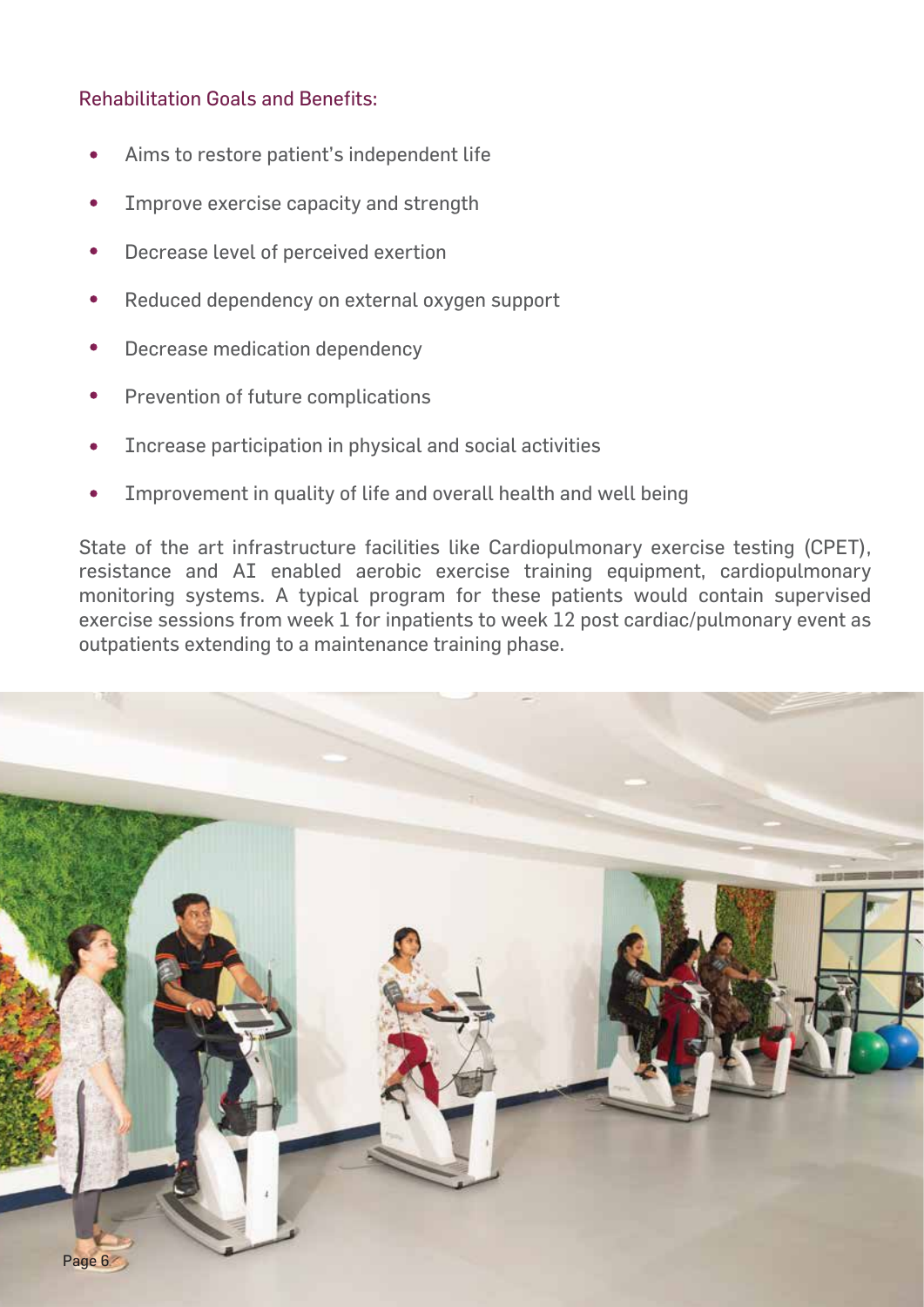## Paediatric Rehabilitation

#### **Overview**

At our center, we serve children and teenagers through a continuum from birth to high school years. Our Therapists involve the family in every aspect of therapy. We enhance every child's abilities and design therapy programs to address each child's unique needs. Our multidisciplinary approach towards assessment and planning of interventions aims to provides the best functional outcomes for every child.

### **Therapies**

We offer a range of Therapy services to enhance every child's specific requirements

- Physiotherapy
- Speech Therapy
- Early Intervention
- Aquatic Therapy
- Orthotic Prescription

#### Assessment

We specialize in a range of assessments using Gold Standard tests administered by certified Therapists

- High Risk Follow up
- Neurodevelopmental Assessment
- Speech and language Assessment
- **•** Sensory Profile
- Gait Assessment
- Pulmonary fitness assessment
- Orthotic Assessment

### **Conditions**

Our Team works dedicatedly in treating children with the following conditions

- High risk infants
- Feeding/swallowing difficulties
- Speech language delays
- Developmental Delays
- Cerebral Palsy\
- Spina Bifida
- Traumatic Brain and Spinal cord injuries
- Muscular Dystrophies
- **•** Brachial plexus injuries
- Genetic disorders
- Pulmonary disorders
- Congenital and traumatic musculoskeletal conditions

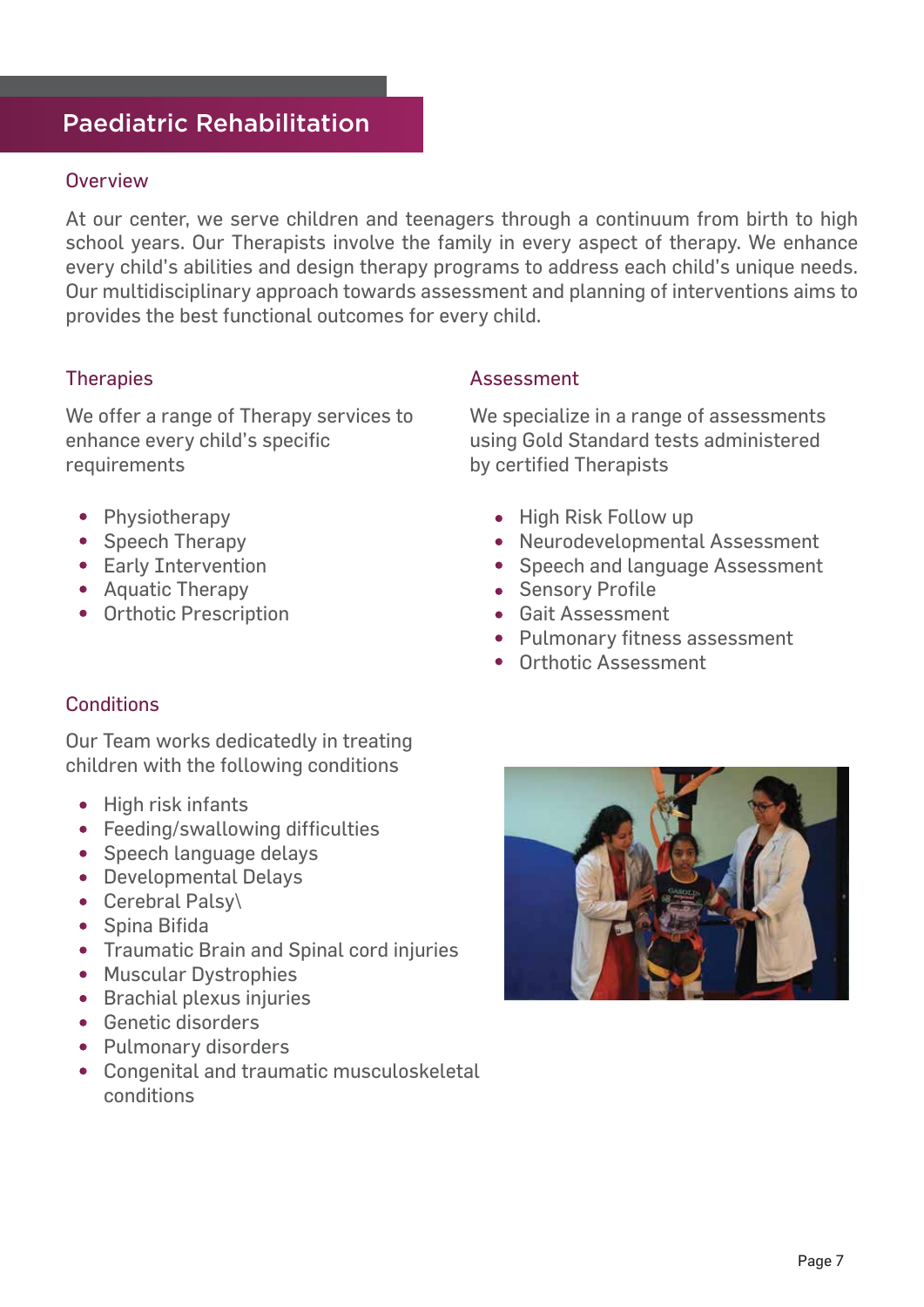## Physiotherapy in Cancer Care

#### **Overview**

The physiotherapy program for cancer survivors at Ramaiah is based on current scientific evidence that recommend "exercise to be embedded as part of standard practice in cancer care from diagnosis to cure and as an adjunct therapy that helps counteract the adverse effects of cancer and its treatment"



Based on this philosophy, our service is integrated within the cancer care continuum and offers restorative, supportive and palliative care services that are tailored to suit individual requirements and include comprehensive treatment programs for

- Prehabilitation
- Pain Management  $\bullet$
- Improving functional exercise capacity during and after chemotherapy/radiotherapy
- Management of adverse effects of cancer treatment such as Fatigue,  $\bullet$ Neuropathy, Sarcopenia, Osteoporosis
- Lymphedema, Trismus, incontinence and other post-operative complications  $\bullet$
- Improving independence in daily activities
- Palliative care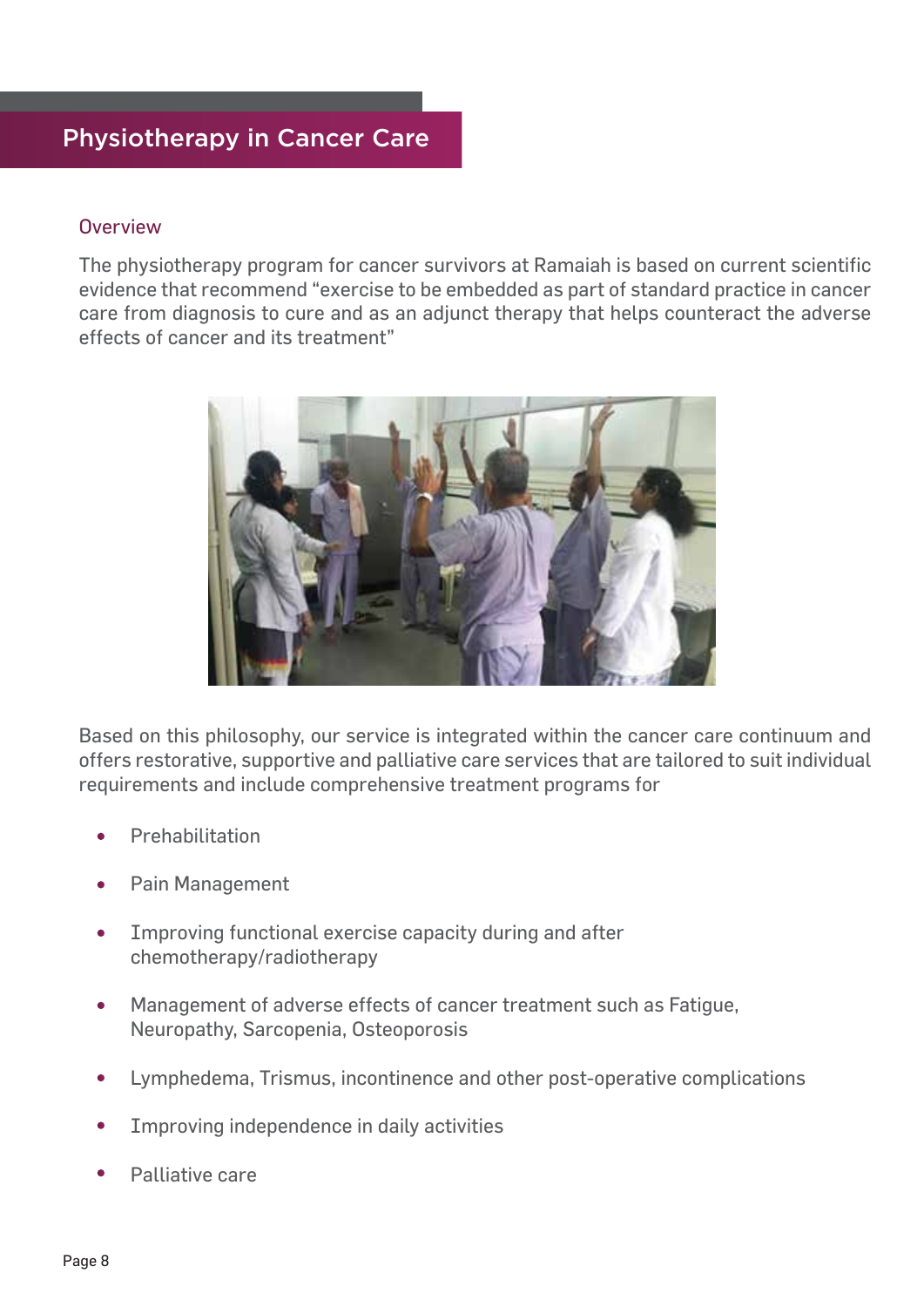## Women's Health

#### **Overview**

Our Goal is to provide highest quality services to cater to women of all age groups. We have a holistic approach to care that proactively identifies the risk factors and enhances functional outcomes in Women across life span. We engage in a comprehensive set of resources including clinical, behavioral and functional support for healthy outcomes for all WOMEN.

Patients will benefit from Physiotherapy if they are experiencing:

- Accidental leakage of urine when  $\bullet$ coughing, sneezing or laughing
- The need to urinate frequently or all of a sudden, uncontrollable urge to urinate
- Pain in the pelvic region  $\bullet$
- Fecal incontinence
- Organ prolapse  $\bullet$
- Pre- and post-partum related issues including back pain, pubic symphysis pain, diastasis recti etc
- Scar tissue concerns
- Coccyx disorders
- Dysmenorrhea





#### Diagnostic Services:

- Diastasis Recti Evaluation
- Bladder and Bowel Dairy
- Pelvic floor muscle function
- Pelvic gridle assessment
- Ante-natal & post-natal Physiotherapy Evaluation

### Treatment Services:

- Electrotherapy Modalities
- Pelvic floor muscle and core exercise training
- **•** Behavioral Techniques
- Relaxation Techniques
- Manual Therapy
- Ante-natal & Post-natal Exercise Program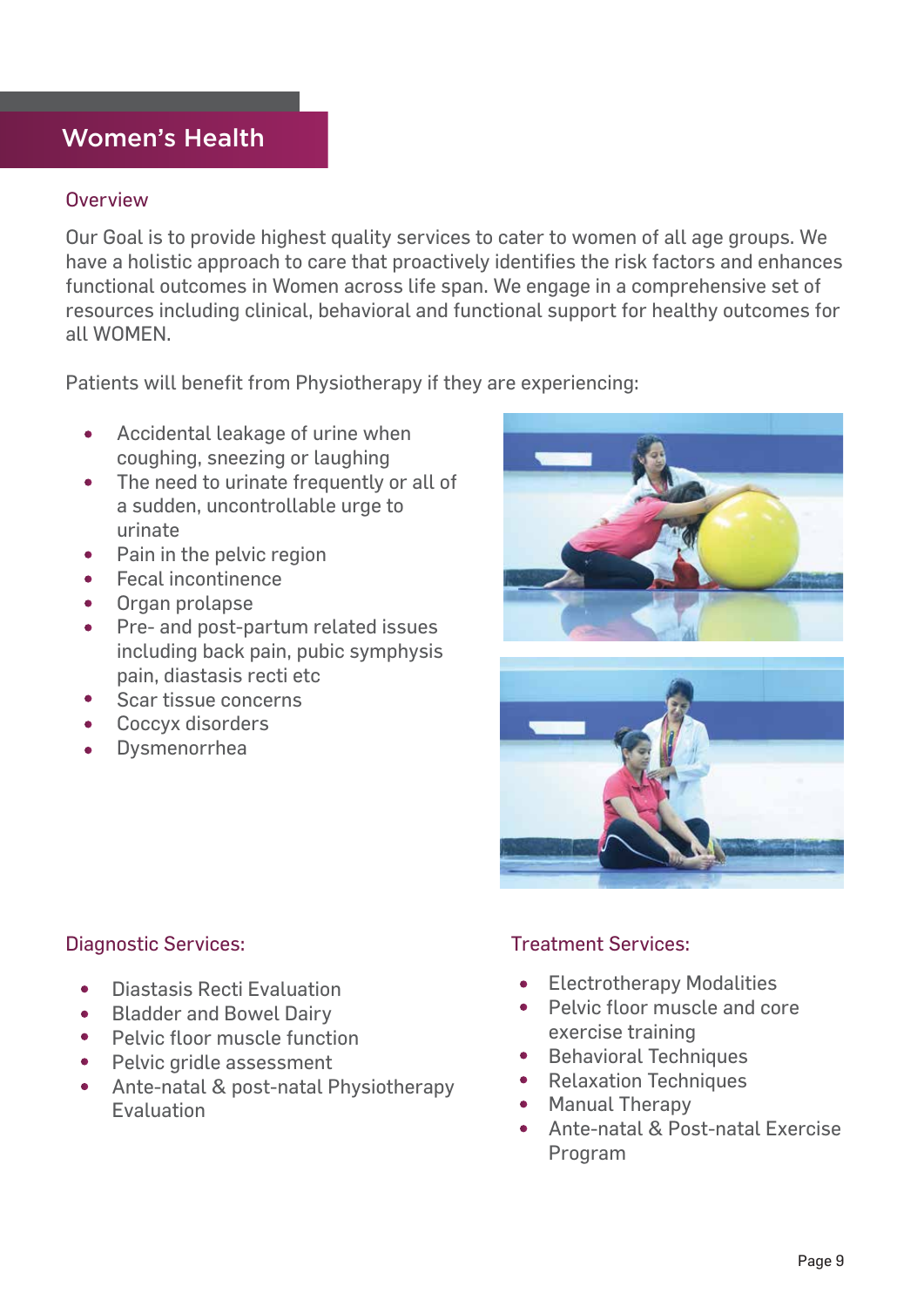## Geriatric Rehabilitation

#### **Overview**

The hospital has dedicated multidisciplinary geriatric clinic within its main outpatient block, conveniently located for easy access and speedy care for older adults. The department of Physiotherapy is integral to the geriatric team and offers preventive, curative and rehabilitative services to the patients. As part of its active aging initiative, the department conducts group exercise program at a frequency of twice a week. In addition, the department provides community outreach services to senior citizen groups such as Dignity Foundation, Sanjay Nagar, where the team offers active aging program once a week.



- $\bullet$ In-patient Rehabilitation
- Out-patient Rehabilitation  $\bullet$
- Community Based Rehabilitation
- Group Therapy Programs  $\bullet$

#### Services **Assessments**

- Comprehensive Geriatric Assessment
- Risk of Fall Assessment  $\bullet$
- Gait Assessment
- Balance Assessment
- $\bullet$ Cardio-Pulmonary Endurance Assessment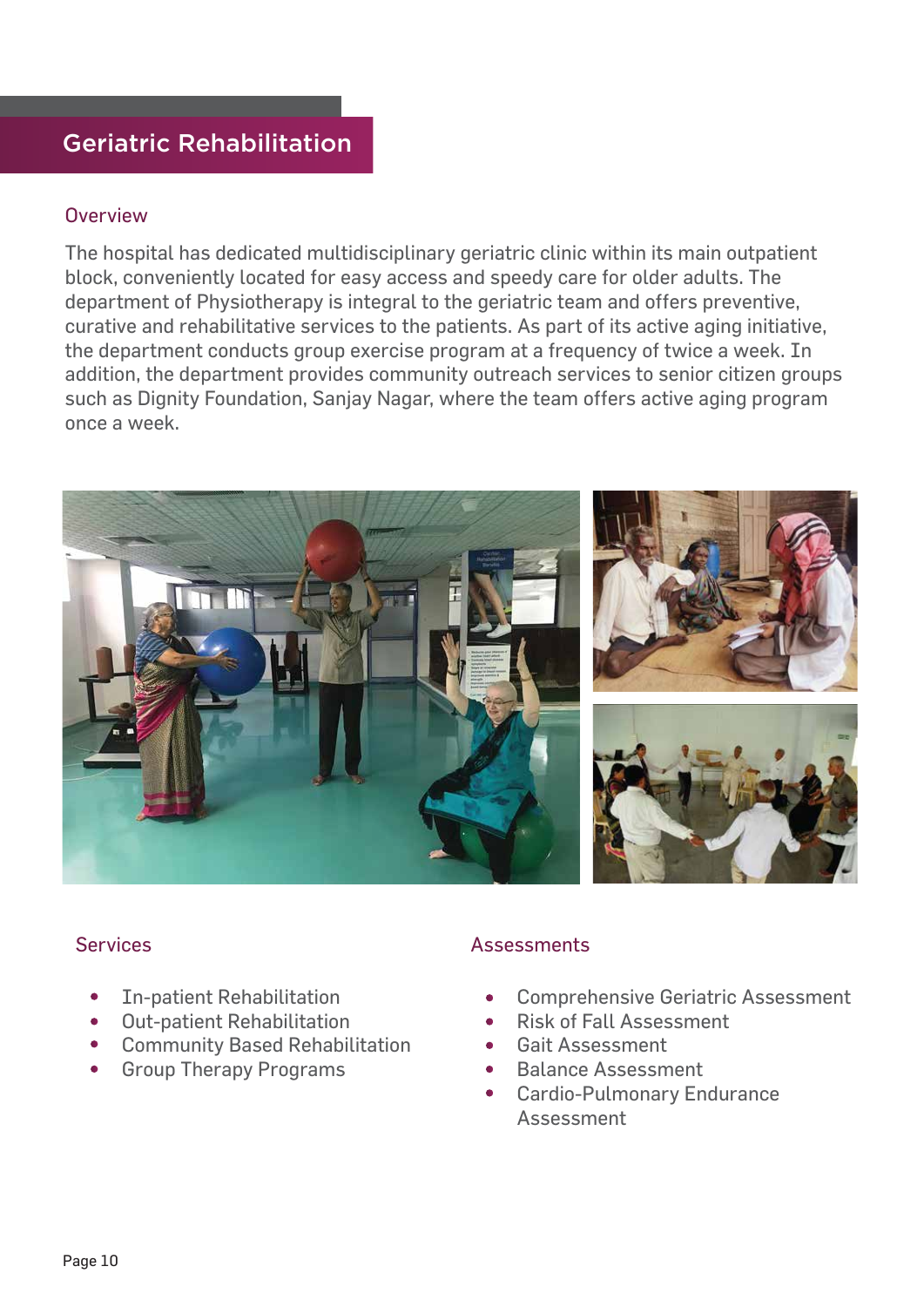## Speech Language Pathology & Audiology

#### **Overview**

Our Speech language pathology services include assessment and therapy for communication disorders which are impaired due to speech and\or language deficits in all age groups. Their problems may have existed from birth or resulted from illness, accident, or injury.

The Speech-language pathology department provides services which:

- Evaluate and diagnose speech, language, communication, and swallowing disorders.
- Treat speech, language, communication, and swallowing disorders.
- Provide training and education to family/caregivers.

#### Services

Assessment and intervention of the following:

- Developmental delays
- Autism Spectrum Disorder
- Cerebral Palsy
- Fluency disorders/Stuttering
- **•** Learning Disability
- Articulation disorders  $\bullet$
- Voice disorders
- Aphasia, Dysarthria and Apraxia of Speech
- Dysphagia (Swallowing disorders)  $\bullet$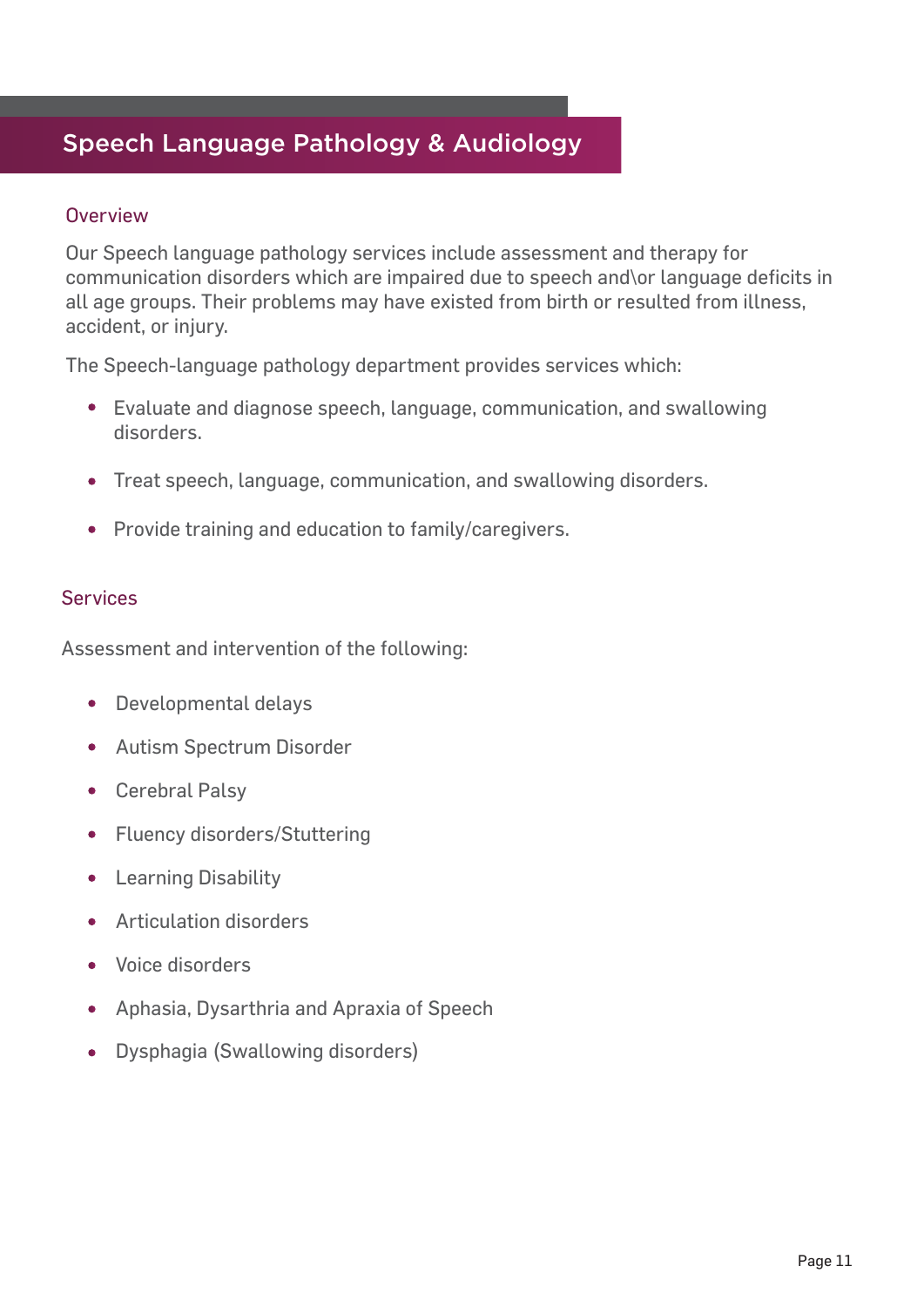## AUDIOLOGY

Audiology department uses diverse range of testing methods to determine if hearing loss is present in all age groups. Services provided are centered around the prevention of hearing loss and the identification, diagnosis and treatment of auditory impairments.

#### Tests administered for assessment:

- Pure tone audiometry  $\bullet$
- Impedance audiometry  $\bullet$
- Speech audiometry  $\bullet$
- Oto acoustic emission (OAE)  $\bullet$
- Brainstem evoked response audiometry (BERA)  $\bullet$
- Neonatal hearing screening  $\bullet$
- Hearing Aid Trial and fitting

#### Management includes:

- Recommend and provide hearing aid selection, fitting, and programming  $\bullet$
- Recommend and provide hearing assistive technology systems (HATS)  $\bullet$
- Counsel and educate patients and families/caregivers on the psychosocial  $\bullet$ adjustments of hearing loss